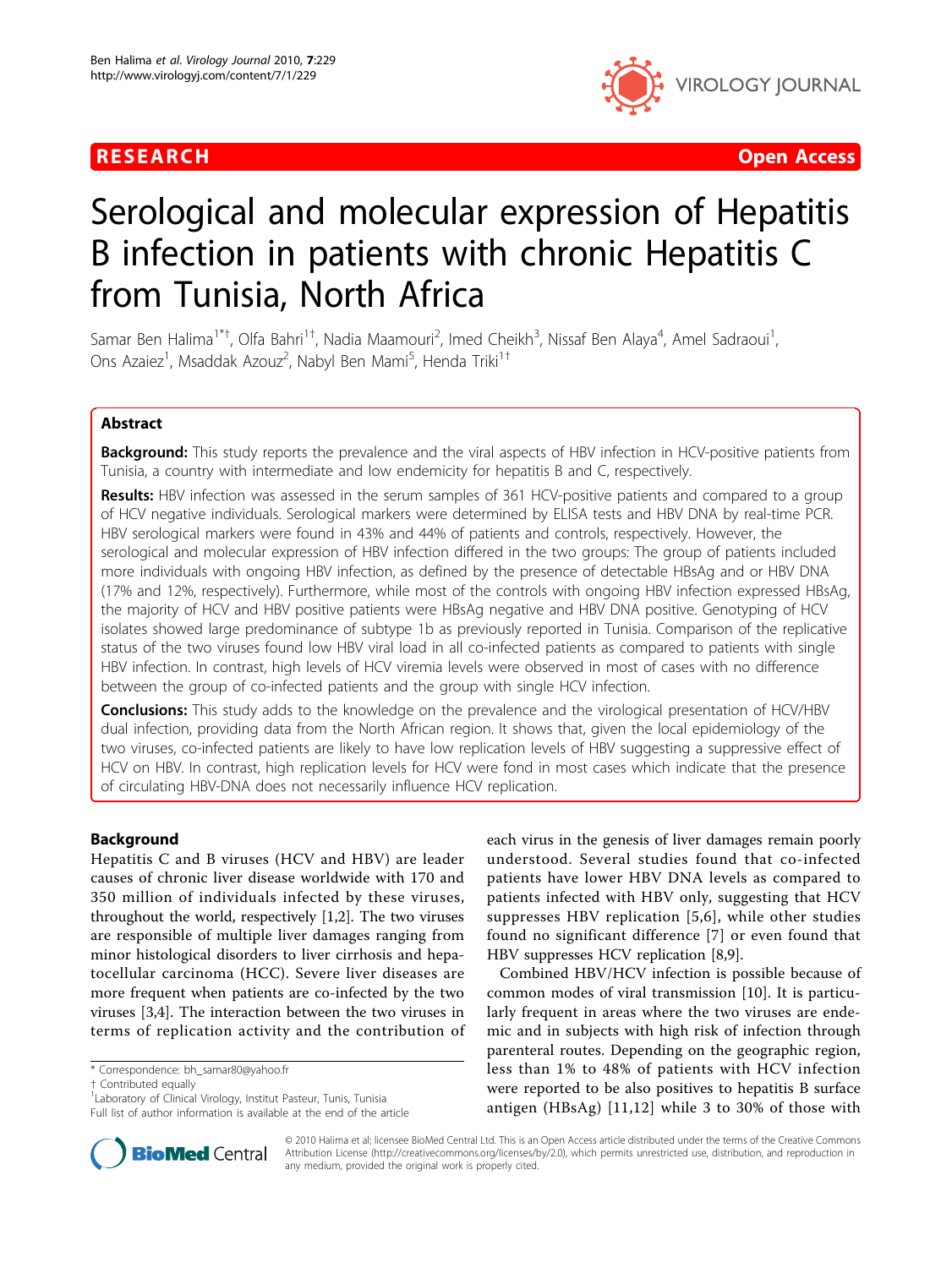HBV infection were anti-HCV positives [[13-15\]](#page-5-0). Coinfection rates based on the positivity of antibodies to HCV together with HBsAg may also underestimate the true number of patients with dual infection, several studies reported occult HBV infection with detectable HBV DNA and undetectable HBsAg [[16](#page-5-0)].

Tunisia counts among countries with intermediate endemicity for HBV, the published rates of HBsAg positives in blood donors and the general population range from 4 to 7% [\[17,18\]](#page-5-0). In contrast, HCV endemicity is low with less than 1% of anti-HCV seropositives [\[18,19](#page-5-0)]. Up-to-date, very little was published on HBV/HCV coinfection. Therefore, this case-control study was conducted to assess the prevalence and the virological presentation of HBV infection in 361 Tunisian patients with chronic hepatitis C, in comparison to 361 anti-HCV negative individuals considered as controls.

# Methods

# Studied population

Three-hundred and sixty-one patients' positives to anti-HCV and serum HCV RNA were included together with 361 anti-HCV-negative individuals as control group. The group of HCV-positive patients included 234 females and 127 males (sex ratio  $M/F = 0.54$ ), aged 18 to 86 years, the median age was 52.0 years. All of them are patients with chronic HCV infection, as defined by persistent positivity of HCV serology and RNA for a minimum of 6 months. They were followed for their anti-HCV positivity in different hepato-gastroenterology departments and sampled for HCV viral load and HCV genotype as part of a pre-treatment investigation. The control group had the same sex ratio and the median age was 51.9 years old (range 18 to 89 years). None of the patients had history of current excessive alcohol intake or of intravenous drugs use. Patients with metabolic and/or autoimmune causes of liver disease were not included. None of the patients and controls was infected by HIV, none was previously vaccinated against hepatitis B.

#### Serological and molecular tests

Antibodies to HCV were assessed using a commercial ELISA test from Abbott-Murex (Murex anti-HCV version 4.0). HCV viremia and genotype were assessed by commercial real-time PCR and hybridization tests (Cobas TaqMan Roche and Inno-Lipa, Innogenetics, respectively). Samples with genotype 1 but un-identified subtype were assessed by partial sequencing in the NS5b genomic region using previously described protocol [\[20](#page-5-0)]. The presence of HBsAg and antibodies to hepatitis B core and surface antigens (HBcAb and HBsAb) was assessed in all patients and controls using commercial ELISA kits from BIORAD, France (Monolisa HBsAg ULTRA, Monolisa anti- HBc PLUS and Monolisa anti-HBs PLUS). HBV DNA was detected and quantified by Real-time PCR using the commercial test from Roche Diagnostics (COBAS TaqMan HBV test) in all patients and controls positive for HBsAg and those isolated HBcAb.

# Statistical analysis

A descriptive analysis for the data was carried out. The quantitative variables were described by mediane (md) and interquartile range (RI) if the data did not follow a normal distribution and for the categorical variables the percentages were calculated. The chi-square test was used to compare qualitative variables, while T test or ANNOVA and the corresponding non-parametric tests were used to compare the quantitative variables. SPSS version 13.0 was used for statistical analyses.

# Results

HBsAg, HBcAb and HBsAb were detected in 5%, 43% and 17% of HCV positive patients and in 9%, 44% and 25% of HCV negative controls, respectively. HBV DNA was assessed in all HBsAg positive patients and controls, it was also performed most of patients and controls expressing isolated HBcAb (65 out of 74 and 23 out of 34 controls, respectively). The twenty remaining other cases characterized by isolated HBcAb could not be tested because a lack of sufficient quantity of serum (9 patients and 11 controls). According to their status against the different HBV markers, the patients and controls were divided into different groups as shown in Table [1.](#page-2-0) The group designated "HBV negatives" included all patients and controls who were negative for all HBV markers, thus with no evidence of previous exposure to HBV. The group designated "HBV positives" comprises all individuals with resolutive HBV infection, as defined by the presence of HBcAb and HBsAb; and those with confirmed ongoing HBV infection, characterized by the presence of detectable HBsAg and/or HBV DNA in the serum. The distribution of the studied populations according to these different HBV statuses is shown in Table [1.](#page-2-0) The status against HBV remained uncertain in the 30 patients and 25 controls expressing isolated HBcAb for whom HBV DNA was negative or could not be assessed. None of the patients and controls had isolated HBsAb.

HBV negatives counted for 57% and 56% of patients and controls respectively, with no statistically significant difference between the two groups ( $p > 0.5$ ). The group of HCV-positive patients included less individuals with resolutive HBV infection and more patients with ongoing HBV infection ( $p < 0.01$  and  $p = < 0.05$ , respectively). Thus, HBV ongoing infection was found in 62 patients (17%) among which 18 (5%) expressed HBsAg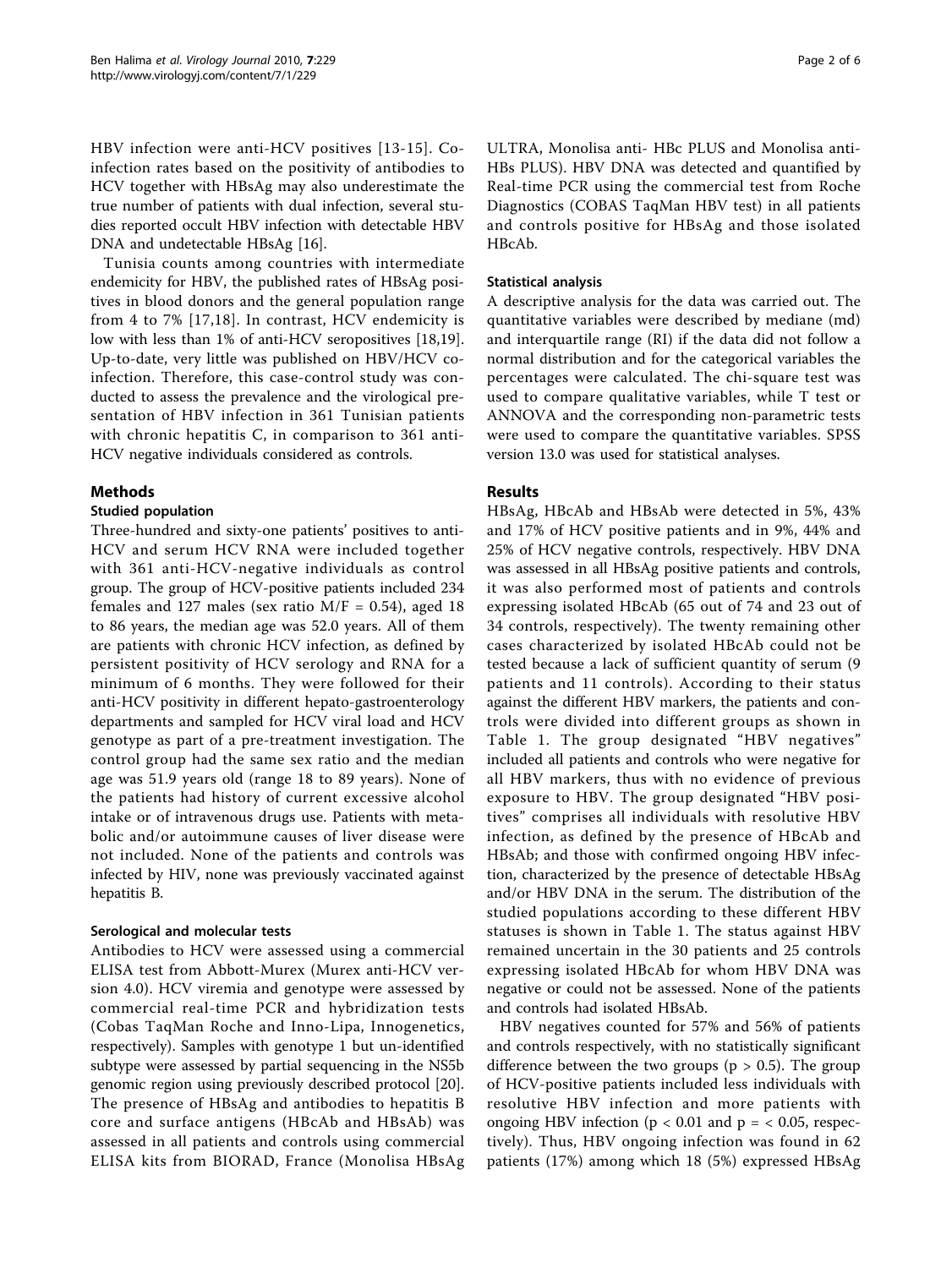| HBV serological status                  | $HCV(+)$ patients | HCV(-) controls | P value |  |
|-----------------------------------------|-------------------|-----------------|---------|--|
|                                         | $N = 361$         | $N = 361$       |         |  |
|                                         | No(%)             | $No(\% )$       |         |  |
| All HBV markers negative                | 206 (57%)         | 202 (56%)       | 0.763   |  |
| HbsAg(-)/HbcAb(-)/HbsAb(-)              |                   |                 |         |  |
| <b>HBV</b> positives                    |                   |                 |         |  |
| Resolutive infection                    |                   |                 |         |  |
| $HbsAq(-)/HbcAb(+)/HbsAb(+)$            | 63 (17%)          | 92 (25%)        | 0.008   |  |
| Ongoing infection                       |                   |                 |         |  |
| $HbsAq(+)/HbcAb(+)/HbsAb(-/HBV DNA(+))$ | 18 (5%)           | 33 (9%)         | 0.029   |  |
| HbsAq(-)/HbcAb(+)/HbsAb(-)/HBV DNA(+)   | 44(12%)           | $9(2.5\%)$      | < 103   |  |
| <b>Total</b>                            | 62(17%)           | 42(12%)         | 0.03    |  |
|                                         |                   |                 |         |  |

<span id="page-2-0"></span>

|  |  |  | Table 1 HBV serological and molecular markers in HCV positive patients and HCV negative controls |
|--|--|--|--------------------------------------------------------------------------------------------------|
|--|--|--|--------------------------------------------------------------------------------------------------|

(overt HBV infection) and 44 (12%) were HBsAg negative and HBV DNA positive (occult HBV infection). HBV ongoing infection was found in 42 controls (12%) most of them expressing HBsAg (9%). Thus, the group of HCV positive included much more individuals with occult HBV infection as compared to the control group  $(p < 0.01)$ .

Table 2 shows HCV genotypes and the demographical characteristics of the HCV-positive patients, divided into 4 sub-groups according to their HBV status: HBV negatives, patients with resolutive HBV infection, HBV/HCV co-infected with overt HBV infection (HBsAg positives) and HBV/HCV co-infected with occult HBV infection (HBsAg negatives). The 30 patients with uncertain HBV status were not included. The mean age was significantly higher in patients with occult HBV infection as compared to HBV negatives ( $p = < 0.05$ ) and to patients with resolutive infection ( $p = < 0.05$ ). In contrast, the patients' distribution according to gender was similar in the 4 subgroups. The genotype of infecting HCV viruses could be assessed in 356 out of the 361 patients; the remaining 5 patients had low serum HCV RNA amounts and failed to amplify with the genotyping primers. Subtype 1b was identified in most of patients (85%, 310 out of 361); its frequency was similar in the 4 sub-groups of patients whatever their HBV status was. Subtype 1a and genotypes 2, 3 and 4 were detected in 5% (N = 19), 7% (N = 26), 1% (N = 6) and less than 1%  $(N = 2)$  of patients, respectively. Seven patients had

mixed infections: 1a and 2 in 4 cases, 1a and 1bin 2 cases and 1a and 4 in one case.

The viremia levels for HBV and HCV in the studied patients and controls, according to their status against the two viruses, are represented in Figure [1.](#page-3-0) HBV viremia rates were lower in HCV/HBV co-infected patients as compared to the rates in individuals with single HBV infection (Figure [1A\)](#page-3-0). In contrast, most of the HCV positive-patients had high HCV viral load with similar levels of HCV RNA viremia in HCV/HBV co-infected patients and in those with single HCV infection (Figure [1B](#page-3-0)).

#### **Discussion**

Due to their wide distribution, HBV and HCV infections count among the most widely studied diseases globally. However, incomplete information is available on coinfected patients in many regions of the world. Dual infection was frequently reported in geographic areas where both infections are highly endemic, such as Southeast Asia. In countries with low endemicity levels for HBV and HCV, such as most parts of Europe and USA, dual infection is mainly found in individuals with high risk for infection with parenterally-transmitted viruses, such as intravenous drug users, hemodialysed patients, patients undergoing organ transplantation and other multi transfused patients [[10](#page-5-0)]. In the North of Africa, few data are available about co-infected patients. Our study is the first reporting HBV infection rates and

|  |  |  |  | Table 2 Demographical characteristics and HCV genotype of HCV positive patients according to their HBV status |
|--|--|--|--|---------------------------------------------------------------------------------------------------------------|
|--|--|--|--|---------------------------------------------------------------------------------------------------------------|

|                                       | $HBV$ (-)    | <b>Resolutive HBV infection</b> | <b>Ongoing HBV infection</b><br><b>Overt HBV infection</b> | <b>Ongoing HBV infection</b><br><b>Occult HBV infection</b> |           |
|---------------------------------------|--------------|---------------------------------|------------------------------------------------------------|-------------------------------------------------------------|-----------|
|                                       | $N = 206$    | $N = 63$                        | $N = 18$                                                   | $N = 44$                                                    | P value   |
|                                       | No (%)       | No (%)                          | No (%)                                                     | No (%)                                                      |           |
| <b>Age</b> (Mean = $51.5-SD = 12.1$ ) | 50.8         | 50.0                            | 52.2                                                       | 56.3                                                        | 0.011     |
| Sex ratio (M/F)                       | 0.56(74/132) | 0.61(24/39)                     | 0.50(6/12)                                                 | 0.33(11/33)                                                 | <b>NS</b> |
| HCV genotype 1b                       | 174 (85%)    | 53 (87%)                        | 16 (83%)                                                   | 42 (95%)                                                    | <b>NS</b> |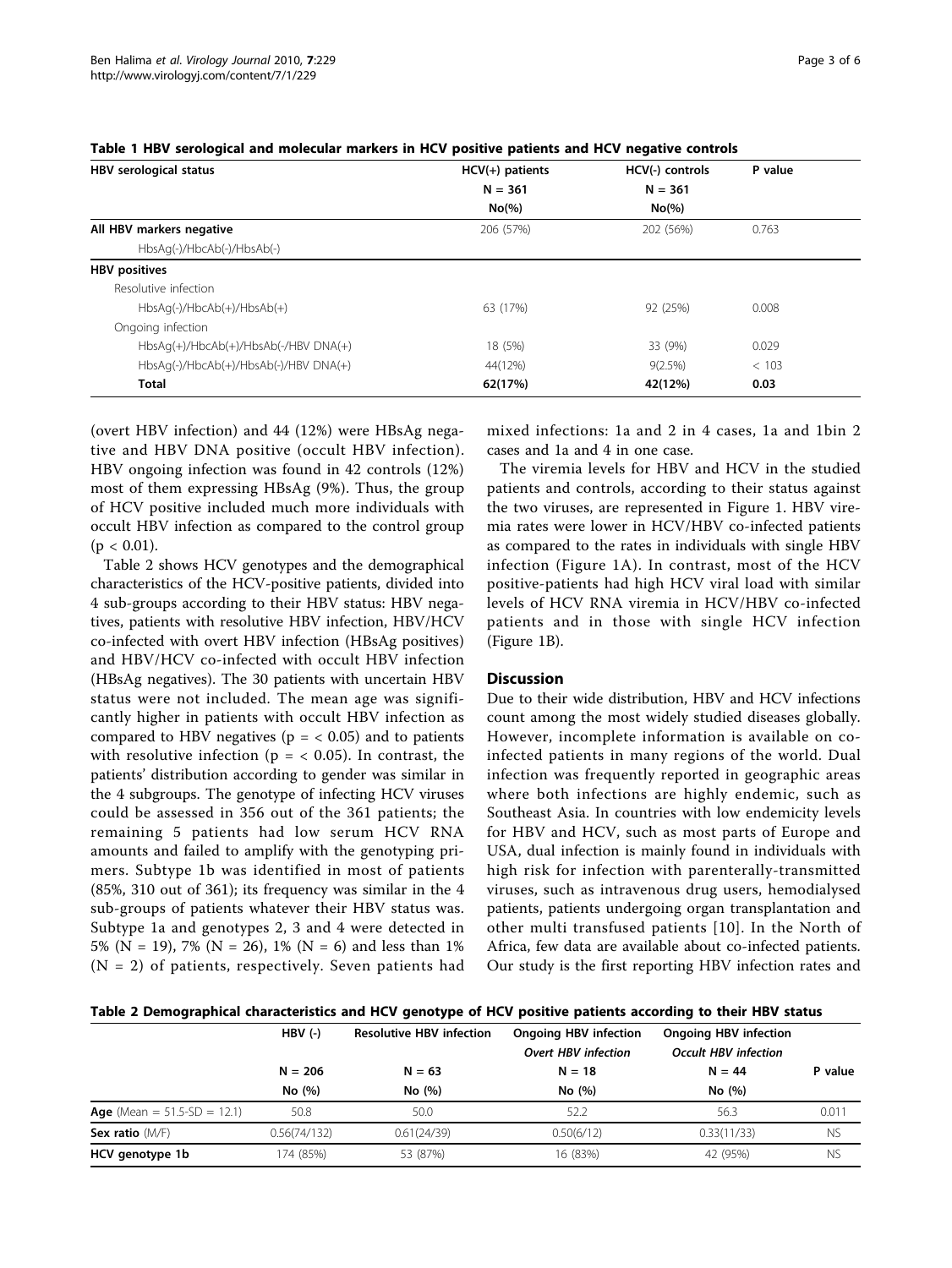<span id="page-3-0"></span>

its virological expression in HCV positive patients from Tunisia, a country with intermediate endemicity for HBV and low endemicity for HCV infection. The rate of HCV positive patients who have also been exposed to HBV infection was equivalent to the one of HCV negative controls (Table [1\)](#page-2-0). These results indicate that the HCV positive patients investigated herein do not have an increased risk of exposure to HBV infection as compared to HCV-negative individuals. Previous studies in Tunisia reported a different geographical distribution of the two infections throughout the country, HBV being more frequent in the southern regions of the country while HCV is more endemic in the north-west [[18,20](#page-5-0)]. It was suggested that the two infections are probably transmitted independently, through different routes of transmission within the community and the results of the present work reinforce this hypothesis. Despite the equivalent rates of HBV positives observed among patients and controls, the serological and molecular expression of HBV infection markedly differed in the two groups. Ongoing HBV infection was found in 12% of controls, most of them expressing HBsAg (9%). It was more frequent in HCV-positive patients (17%), only 5% expressed HBsAg while 12% had occult HBV infection with only HBc-Ab and HBV DNA detected in their serum. Occult HBV infection was previously reported in chronic carriers of HCV from other regions of the world, its prevalence ranged from zero to 52% [\[16\]](#page-5-0). It was suggested that this dissimilarity among studies might be due to the heterogeneity of study populations and also to the techniques used to detect HBV DNA which may have different sensitivities. A study from

Egypt [[21\]](#page-5-0), reported 22.5% of occult HBV infection in 71 patients with chronic HCV infection and HBcAb positives. These results are similar to the rates found herein if we consider only patients with HBcAb positivity. However, both studies may underestimate the real proportion of HCV positive patients with occult HBV infection in the region given the fact that HBV DNA was assessed only in patients with isolated HBcAb among which the probability to find HBV DNA positives is the highest [[6](#page-4-0)]. In fact, HBV DNA has also been reported in the serum sample of patients with no serological markers for HBV, patients with detectable anti-HBs [[22](#page-5-0)]. Also, 30 of our patients expressing HBcAb without HBsAg or HBsAb were not classified among those with ongoing or resolutive HBV infection given that the HBV DNA was negative or could not be assessed. However, many authors classify such patients as occult HBV infection given that many of them have HBV DNA in the liver irrespective to HBV DNA in serum [\[23](#page-5-0)]. Accordingly, the prevalence of HCV positive patients with occult HBV infection may be higher but this study suggest that at least 12% of HCV positive patients in Tunisia have an occult HBV infection without detectable HBsAg; this is a significant rate that should be taken into account as part of the treatment and the follow-up of these patients. A lower response to interferon therapy in patients with HCV and occult HBV infection was reported [\[24-26](#page-5-0)].

Genotyping of HCV isolates showed that most of patients were infected with subtype 1b whatever was their HBV status (Table [2\)](#page-2-0). The large predominance of subtype 1b was already reported in Tunisia [\[20](#page-5-0),[27\]](#page-5-0) and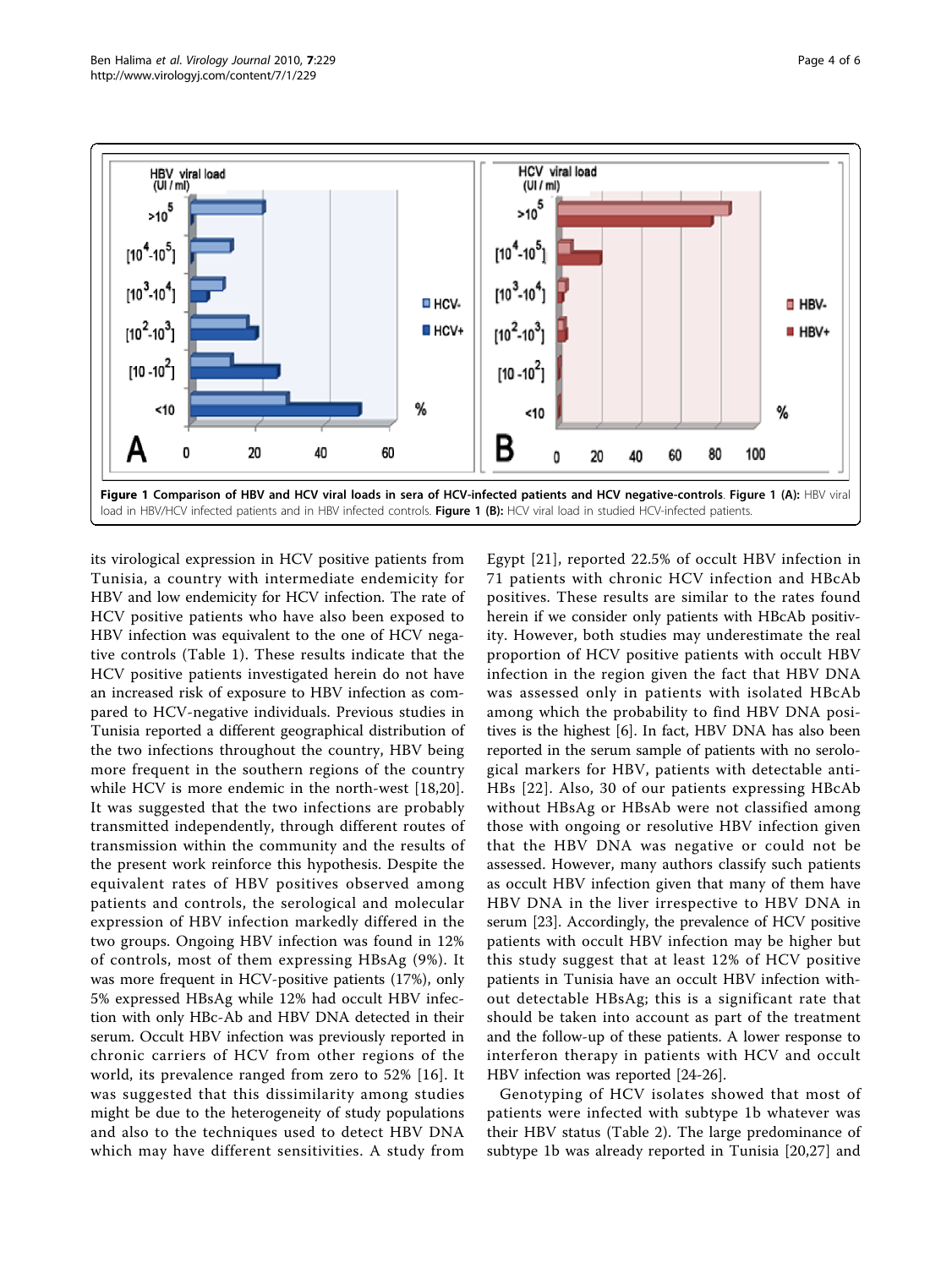<span id="page-4-0"></span>this is another study confirming these results. The prevalence of subtype 1b found herein (85%) is also within the range of the previously reported ones (79% to 88%). A more frequent occult HBV infection was reported in patients infected with subtype 1b, as compared to the other HCV genotypes with high replication levels for HCV and low rates for HBV [\[28](#page-5-0)]. In this context, an in vitro study have also demonstrated that the suppression of HBV enhancer 1 by HCV core protein from genotype 1b was stronger than by HCV core protein of genotypes 3a or 1a [[29](#page-5-0)]. We also looked to the HBV and HCV replication levels in our studied population according to their infectious status with the two viruses. The comparison of HBV viral load between individuals with single HBV infection and HCV/HBV co-infected patients revealed significantly lower viremia levels in the second group than in the first one (Figure [1A\)](#page-3-0). These findings indicate that HCV may dominate HBV replication in the group expressing both viruses suggesting that HCV has a suppressive effect on HBV. On the other hand, HCV RNA viremia levels were high in the majority of the patients weather they had a single HCV infection or were co-infected with both viruses (Figure [1B\)](#page-3-0). This indicates that the presence of circulating HBV-DNA does not necessarily influence HCV replication (Figure [1B](#page-3-0)). Conflicting data were reported concerning the dominant role of either HBV or HCV in co-infected patients. Some reports suggested that the two viruses have a synergistic effect on liver injury while others indicated reciprocal inhibition [[10](#page-5-0),[30,31\]](#page-5-0). In terms of virus replication, some authors found that HCV have a suppressive effect on HBV [6,[32,33\]](#page-5-0) whereas others attributed the suppressive effect to HBV [[34\]](#page-5-0). It was suggested that the type of interaction may depend on the chronology of contamination with the two viruses: HCV superinfection in previously HBV infected patients, co-infection or HBV infection in HCV positives [\[30](#page-5-0),[31](#page-5-0)]. Among the mechanisms accounting for the suppression of HBV replication in coinfected patients, a direct effect of the HCV core protein as a suppressor for HBV replication was suggested [5,[35,36](#page-5-0)]. However, other results from recent in vitro studies ruled out the possibility of direct interference between the two viruses and suggested that the host immune response to HCV infection inhibits in some way HBV replication in the liver cells or possibly in the lymphoid cells [7,[36\]](#page-5-0). Therefore, at present there is no reliable explanation for the interference that should occur "in vivo" between the two viruses.

# Conclusions

The present work adds to the knowledge on the prevalence and the virological expression of HBV infection in patients with chronic hepatitis C providing data from a region where co-infection with the two viruses is not yet

well documented. Co-infection is of clinical relevance; it may lead to more rapid progression towards severe forms of liver disease and can interfere with the response to interferon and antiviral therapy. More in vitro studies are required to understand the viral interference in dually infected patients, to identify treatment protocols and to define specific criteria for the follow up of such patients.

#### Abbreviations

HBV: Hepatitis B Virus; HCV: Hepatitis C Virus; DNA: Desoxyribonucleic Acid; RNA: Ribonucleic Acid; HCC: Hepatocellular Carcinoma; HBsAg: Hepatitis B surface Antigen; anti- HCV: Hepatitis C Virus antibodies; HBcAb: Hepatitis B core antibodies; HBsAb: Hepatitis B surface antibodies.

#### Acknowledgements

This study was supported by the Tunisian Ministry for High Education, Scientific Research and Technology (LR "Hépatites et maladies virales épidémiques" - Contract: LR05SP02).

#### Author details

<sup>1</sup> Laboratory of Clinical Virology, Institut Pasteur, Tunis, Tunisia. <sup>2</sup> Departement of Gastroenterology, Hôpital La Rabta, Tunis, Tunisia. <sup>3</sup>Departement of Gastroenterology, Hôpital Bizerte, Tunisia. <sup>4</sup>Laboratory of Epidemiology, Institut Pasteur, Tunis, Tunisia. <sup>5</sup>Departement of Gastroenterology, Hôpital Nabeul, Tunisia.

#### Authors' contributions

SBH, OB and HT participated in the study design, in the data analysis and in drafting and discussing the manuscript. SBH and AS carried out the molecular tests and participated in data NM, IC, MA and NBM contributed to identification of the patients included into study, providing clinical and epidemiological data and drafting the manuscript. All authors read and approved the final manuscript.

#### Competing interests

The authors declare that they have no competing interests.

Received: 15 June 2010 Accepted: 15 September 2010 Published: 15 September 2010

#### References

- Lee WM: Hepatitis B virus infection. N Engl J Med 1997, 33:1733-1745.
- 2. World Health Organization Hepatitis C-global prevalence (update). Wkly Epidemiol Rec 1999, 74:425-427.
- 3. Benvegnù L, Fattovich G, Noventa F, Tremolada F, Chemello L, Cecchetto A, Alberti A: [Concurrent hepatitis B and C virus infection and risk of](http://www.ncbi.nlm.nih.gov/pubmed/7922998?dopt=Abstract) [hepatocellular carcinoma in cirrhosis. A prospective study.](http://www.ncbi.nlm.nih.gov/pubmed/7922998?dopt=Abstract) Cancer 1994, 74:2442-2448.
- 4. Chiaramonte M, Stroffolini T, Vian A, Stazi MA, Floreani A, Lorenzoni U, Lobello S, Farinati F, Naccarato R: [Rate of incidence of hepatocellular](http://www.ncbi.nlm.nih.gov/pubmed/10326690?dopt=Abstract) [carcinoma in patients with compensated viral cirrhosis.](http://www.ncbi.nlm.nih.gov/pubmed/10326690?dopt=Abstract) Cancer 1999, 85:2132-2137.
- 5. Shih CM, Lo SJ, Miyamura T, Chen SY, Lee YH: [Suppression of hepatitis B](http://www.ncbi.nlm.nih.gov/pubmed/8396658?dopt=Abstract) [virus expression and replication by hepatitis C virus core protein in](http://www.ncbi.nlm.nih.gov/pubmed/8396658?dopt=Abstract) [HuH-7 cells.](http://www.ncbi.nlm.nih.gov/pubmed/8396658?dopt=Abstract) J Virol 1993, 67:5823-5832.
- 6. Sagnelli E, Coppola N, Scolastico C, Filippini P, Santantonio T, Stroffolini T, Piccinino F: [Virologic and clinical expressions of reciprocal inhibitory](http://www.ncbi.nlm.nih.gov/pubmed/11050062?dopt=Abstract) [effect of hepatitis B, C, and delta viruses in patients with chronic](http://www.ncbi.nlm.nih.gov/pubmed/11050062?dopt=Abstract) [hepatitis.](http://www.ncbi.nlm.nih.gov/pubmed/11050062?dopt=Abstract) Hepatology 2000, 32:1106-1110.
- 7. Bellecave P, Gouttenoire J, Gajer M, Brass V, Koutsoudakis G, Blum HE, Bartenschlager R, Nassal M, Moradpour D: [Hepatitis B and C virus](http://www.ncbi.nlm.nih.gov/pubmed/19333911?dopt=Abstract) [coinfection: A novel model system reveals the absence of direct viral](http://www.ncbi.nlm.nih.gov/pubmed/19333911?dopt=Abstract) [interference.](http://www.ncbi.nlm.nih.gov/pubmed/19333911?dopt=Abstract) Hepatology 2009, 50:46-55.
- 8. Wang YM, Ng WC, Lo SK: [Suppression of hepatitis C virus by hepatitis B](http://www.ncbi.nlm.nih.gov/pubmed/10452681?dopt=Abstract) [virus in coinfected patients at the National University Hospital of](http://www.ncbi.nlm.nih.gov/pubmed/10452681?dopt=Abstract) [Singapore.](http://www.ncbi.nlm.nih.gov/pubmed/10452681?dopt=Abstract) J Gastroenterol 1999, 34:481-485.